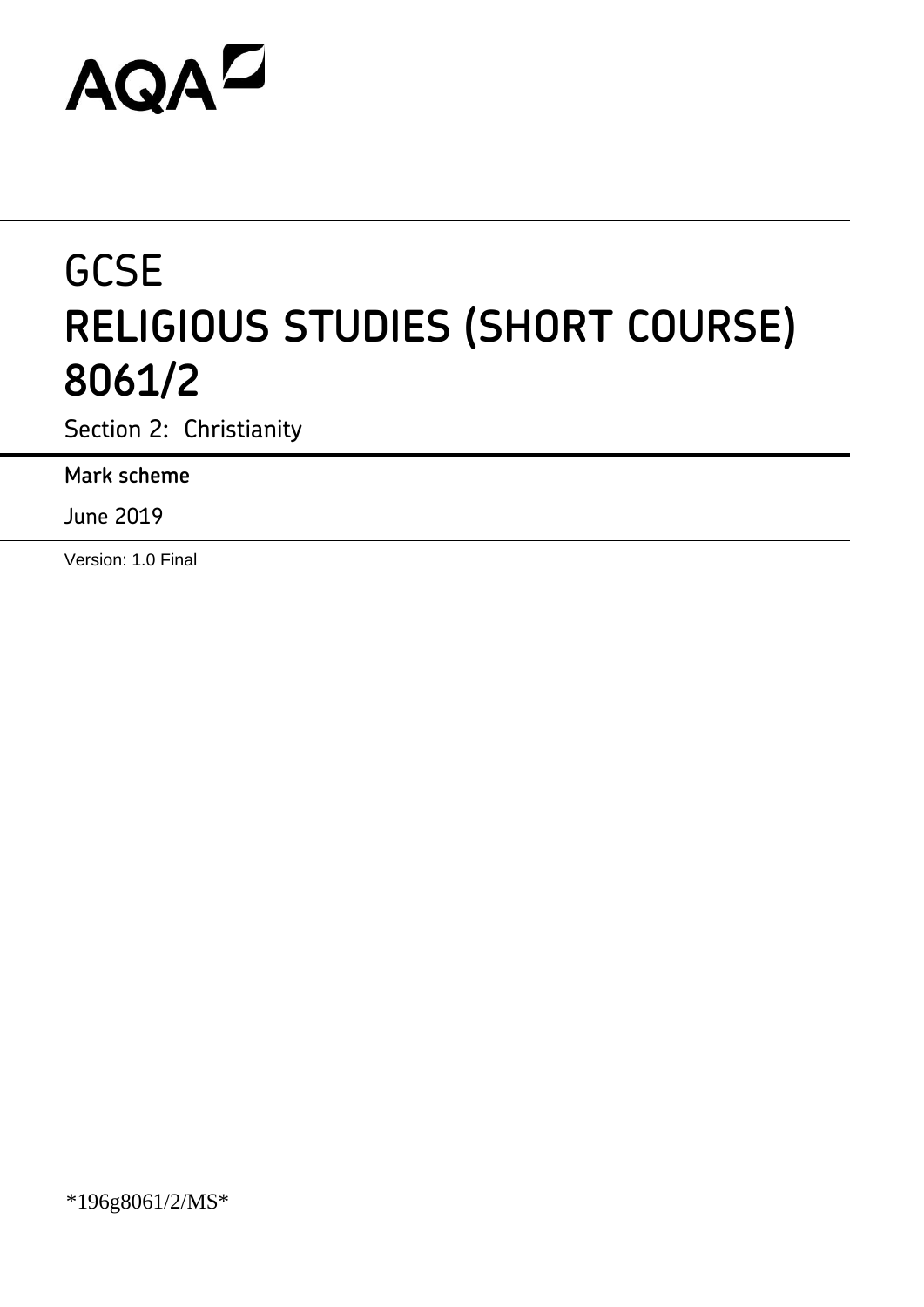Mark schemes are prepared by the Lead Assessment Writer and considered, together with the relevant questions, by a panel of subject teachers. This mark scheme includes any amendments made at the standardisation events which all associates participate in and is the scheme which was used by them in this examination. The standardisation process ensures that the mark scheme covers the students' responses to questions and that every associate understands and applies it in the same correct way. As preparation for standardisation each associate analyses a number of students' scripts. Alternative answers not already covered by the mark scheme are discussed and legislated for. If, after the standardisation process, associates encounter unusual answers which have not been raised they are required to refer these to the Lead Examiner.

It must be stressed that a mark scheme is a working document, in many cases further developed and expanded on the basis of students' reactions to a particular paper. Assumptions about future mark schemes on the basis of one year's document should be avoided; whilst the guiding principles of assessment remain constant, details will change, depending on the content of a particular examination paper.

Further copies of this mark scheme are available from aqa.org.uk

Copyright © 2019 AQA and its licensors. All rights reserved.

AQA retains the copyright on all its publications. However, registered schools/colleges for AQA are permitted to copy material from this booklet for their own internal use, with the following important exception: AQA cannot give permission to schools/colleges to photocopy any material that is acknowledged to a third party even for internal use within the centre.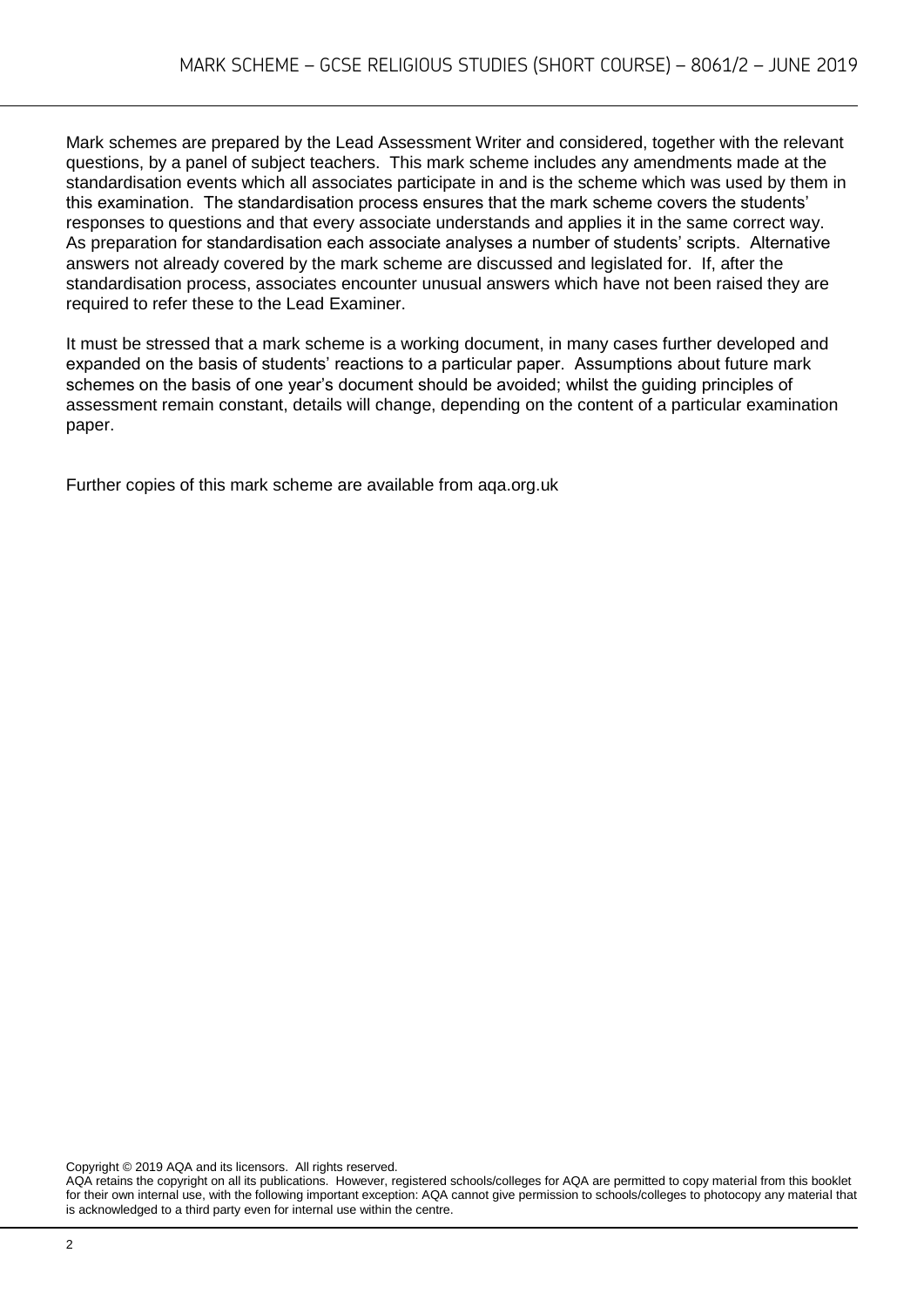#### Level of response marking instructions

Level of response mark schemes are broken down into levels, each of which has a descriptor. The descriptor for the level shows the average performance for the level. There are marks in each level.

Before you apply the mark scheme to a student's answer read through the answer and annotate it (as instructed) to show the qualities that are being looked for. You can then apply the mark scheme.

#### Step 1 Determine a level

Start at the lowest level of the mark scheme and use it as a ladder to see whether the answer meets the descriptor for that level. The descriptor for the level indicates the different qualities that might be seen in the student's answer for that level. If it meets the lowest level then go to the next one and decide if it meets this level, and so on, until you have a match between the level descriptor and the answer. With practice and familiarity you will find that for better answers you will be able to quickly skip through the lower levels of the mark scheme.

When assigning a level you should look at the overall quality of the answer and not look to pick holes in small and specific parts of the answer where the student has not performed quite as well as the rest. If the answer covers different aspects of different levels of the mark scheme you should use a best fit approach for defining the level and then use the variability of the response to help decide the mark within the level, ie if the response is predominantly level 3 with a small amount of level 4 material it would be placed in level 3 but be awarded a mark near the top of the level because of the level 4 content.

#### Step 2 Determine a mark

Once you have assigned a level you need to decide on the mark. The descriptors on how to allocate marks can help with this. The exemplar materials used during standardisation will help. There will be an answer in the standardising materials which will correspond with each level of the mark scheme. This answer will have been awarded a mark by the Lead Examiner. You can compare the student's answer with the example to determine if it is the same standard, better or worse than the example. You can then use this to allocate a mark for the answer based on the Lead Examiner's mark on the example.

You may well need to read back through the answer as you apply the mark scheme to clarify points and assure yourself that the level and the mark are appropriate.

Indicative content in the mark scheme is provided as a guide for examiners. It is not intended to be exhaustive and you must credit other valid points. Students do not have to cover all of the points mentioned in the Indicative content to reach the highest level of the mark scheme.

An answer which contains nothing of relevance to the question must be awarded no marks.

#### Levels of response marking

In GCSE Religious Studies, differentiation is largely achieved by outcome on the basis of students' responses. To facilitate this, levels of response marking has been devised for many questions.

Levels of response marking requires a quite different approach from the examiner than the traditional 'point for point' marking. It is essential that the **whole response is read** and then **allocated to the level**  it best fits.

If a student demonstrates knowledge, understanding and / or evaluation at a certain level, he / she must be credited at that level. **Length** of response or **literary ability** should **not be confused with genuine**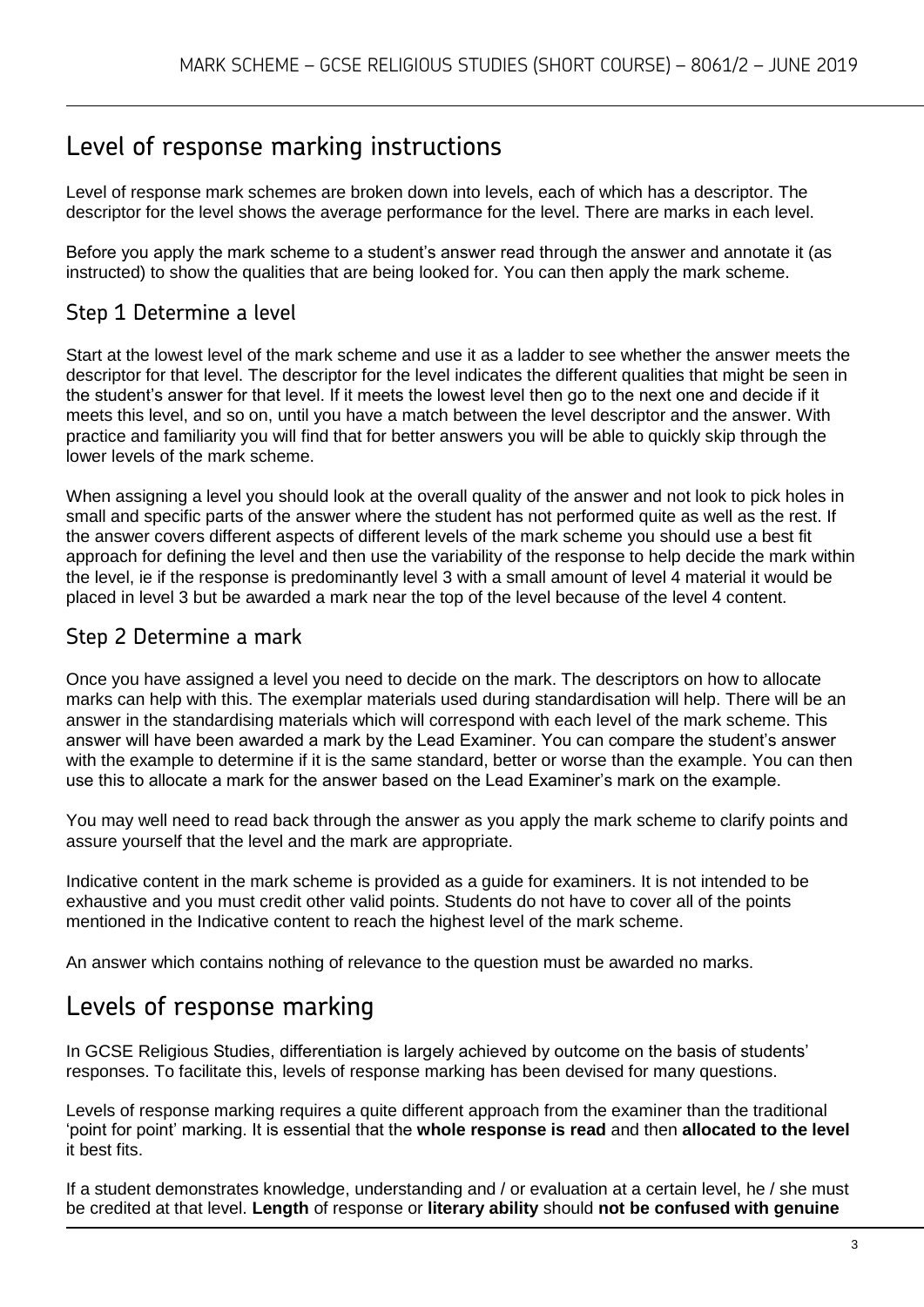**religious studies skills**. For example, a short answer which shows a high level of conceptual ability must be credited at that level. (If there is a band of marks allocated to a level, discrimination should be made with reference to the development of the answer.)

Levels are tied to specific skills. Examiners should **refer to the stated assessment target** objective of a question (see mark scheme) when there is any doubt as to the relevance of a student's response.

Levels of response mark schemes include either **examples** of possible students' responses or **material**  which they might use. These are intended as a **guide** only. It is anticipated that students will produce a wide range of responses to each question.

It is a feature of levels of response mark schemes that examiners are prepared to reward fully, responses which are obviously valid and of high ability but do not conform exactly to the requirements of a particular level. This should only be necessary occasionally and where this occurs examiners must indicate, by a brief written explanation, why their assessment does not conform to the levels of response laid down in the mark scheme. Such scripts should be referred to the Lead Examiner.

#### **In questions where credit can be given to the development of a point, those developments can take the form of:**

- **Example or evidence**
- **Reference to different views**
- **Detailed information.**

### Spelling, Punctuation and Grammar (SPaG)

Spelling, punctuation and grammar will be assessed in 12-mark questions.

Spelling, punctuation and grammar (SPaG) will be assessed against the following criteria:

| Level                            | <b>Performance descriptor</b>                                                                                                                                                                                                                                                                          | <b>Marks</b><br>awarded |
|----------------------------------|--------------------------------------------------------------------------------------------------------------------------------------------------------------------------------------------------------------------------------------------------------------------------------------------------------|-------------------------|
| <b>High</b><br>performance.      | Learners spell and punctuate with consistent accuracy<br>$\bullet$<br>Learners use rules of grammar with effective control of meaning overall<br>Learners use a wide range of specialist terms as appropriate<br>$\bullet$                                                                             | 3                       |
| Intermediate •<br>performance.   | Learners spell and punctuate with considerable accuracy<br>Learners use rules of grammar with general control of meaning overall<br>Learners use a good range of specialist terms as appropriate<br>$\bullet$                                                                                          | 2                       |
| <b>Threshold</b><br>performance. | Learners spell and punctuate with reasonable accuracy<br>$\bullet$<br>Learners use rules of grammar with some control of meaning and any<br>errors do not significantly hinder meaning overall<br>Learners use a limited range of specialist terms as appropriate<br>$\bullet$                         |                         |
| No marks<br>awarded              | The learner writes nothing<br>$\bullet$<br>The learner's response does not relate to the question<br>$\bullet$<br>The learner's achievement in SPaG does not reach the threshold<br>$\bullet$<br>performance level, for example errors in spelling, punctuation and<br>grammar severely hinder meaning |                         |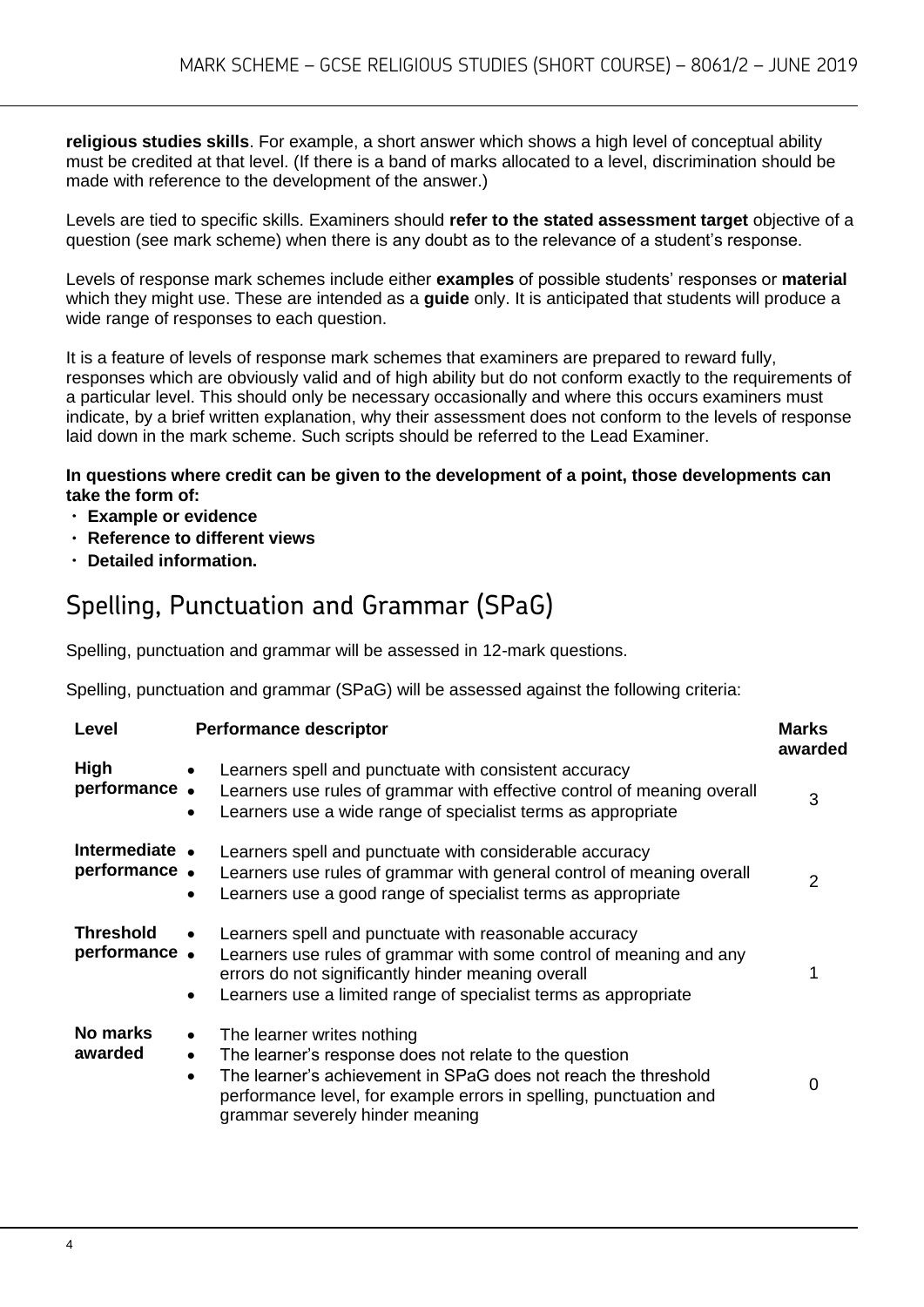**0 1 . 1 Which one of the following is a Person of the Trinity? [1 mark] A Mother B Daughter C Son D Brother**

**Target: AO1:1 Demonstrate knowledge and understanding of religion and belief, including beliefs, practices and sources of authority.**

Answer: C: Son

**0 1 . 2 Name the two people who committed original sin in the Garden of Eden.**

**[2 marks]**

**Target: AO1:1 Demonstrate knowledge and understanding of religion and belief, including beliefs, practices and sources of authority.**

**One mark for each of two correct points.** 

Adam / Eve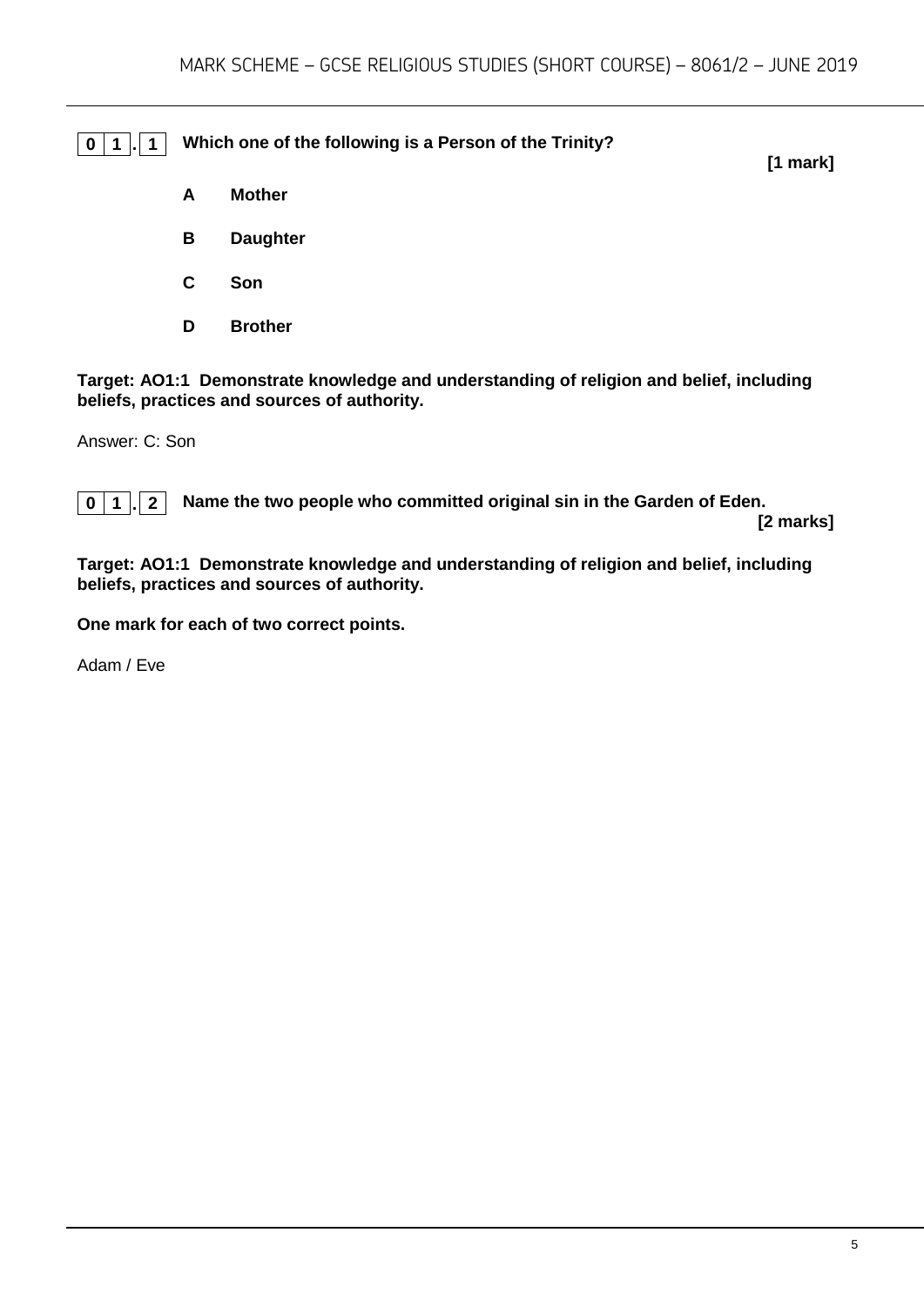

**0 1 . 3 Explain two ways in which believing that God is loving influences Christians today.**

**[4 marks]**

#### **Target: AO1:2 Demonstrate knowledge and understanding of religion and belief, including influence on individuals, communities and societies.**

#### **First way**

Simple explanation of a relevant and accurate influence – 1 mark Detailed explanation of a relevant and accurate influence – 2 marks

#### **Second way**

Simple explanation of a relevant and accurate influence – 1 mark Detailed explanation of a relevant and accurate influence – 2 marks

Maximum of 2 marks if there is no specific reference to how believing that God is loving **influences Christians** 

#### **Students may include some of the following points, but all other relevant points must be credited:**

- allows them to trust God and follow a faithful life
- influences them to follow God's example and be more like him and/or Jesus
- encourages them to be loving to others / agape as explained in 1 Corinthians 13 / showing care and respect to all / influences Christians to be forgiving
- practical examples of actions perhaps out of love eg helping others, charity / following the example of notable Christians eg Mother Teresa
- helps to support someone when they are experiencing difficulties in life / provides explanation for suffering ie a loving God knows what is best and will help to endure suffering
- influences belief in life after death
- helps them to follow Jesus' teachings such as: love your neighbour (Luke 10:27) and 'love your enemies and pray for those who persecute you' (Matthew 5:44) etc.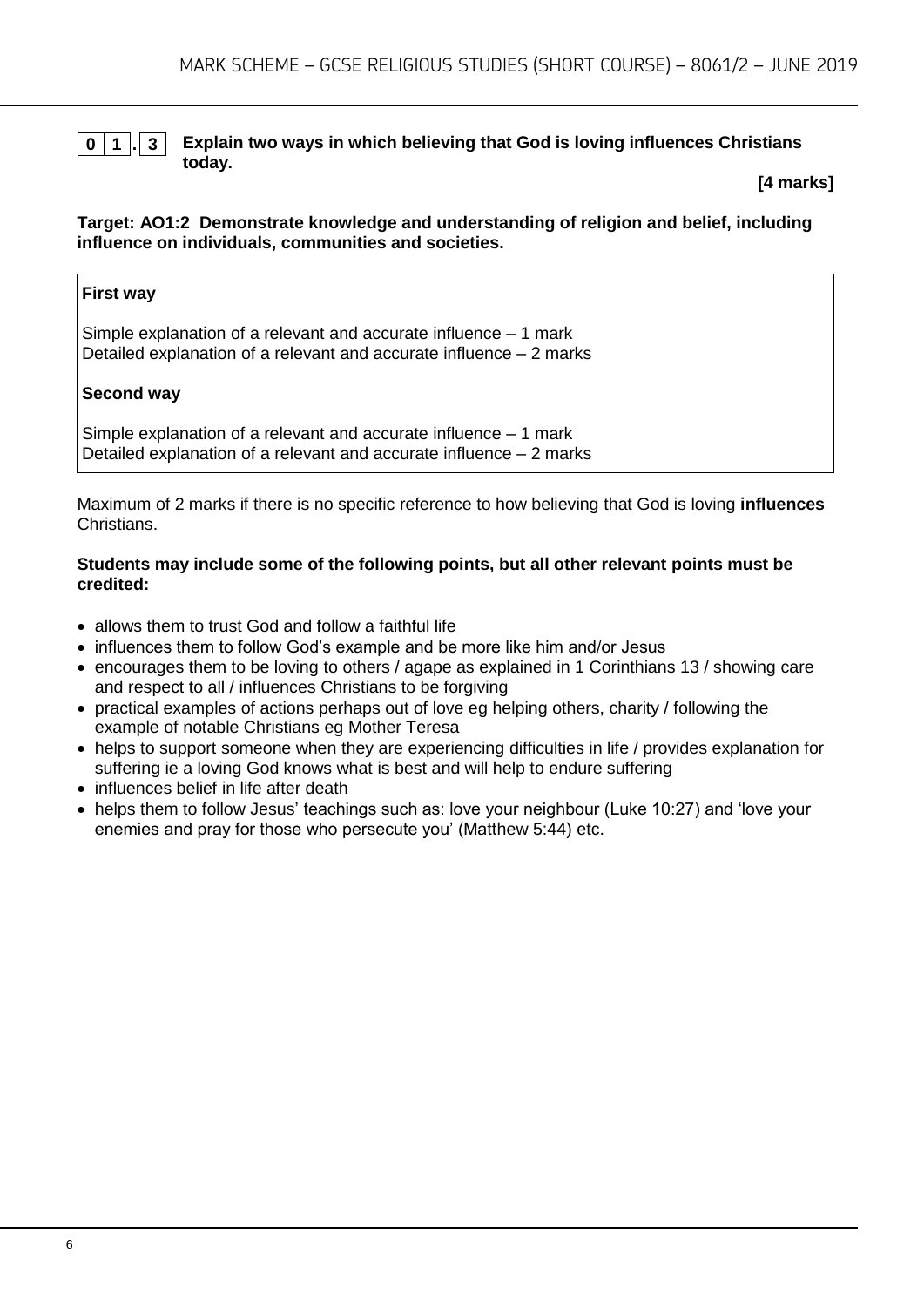#### **0 1 . 4 Explain two Christian beliefs about the creation of the world.**

**Refer to sacred writings or another source of Christian belief and teaching in your answer.**

**[5 marks]**

**Target: AO1:1 Demonstrate knowledge and understanding of religion and belief, including beliefs, practices and sources of authority.**

#### **First belief**

Simple explanation of a relevant and accurate belief – 1 mark Detailed explanation of a relevant and accurate belief – 2 marks

#### **Second belief**

Simple explanation of a relevant and accurate belief – 1 mark Detailed explanation of a relevant and accurate belief – 2 marks

Relevant and accurate reference to sacred writing or another source of Christian belief and teaching – 1 mark

#### **Students may include some of the following points, but all other relevant points must be credited:**

Allow any details from Genesis 1:1 – 2:3 and John 1:1–5. References from Psalms 8:3, 19:1 etc must also be credited if relevant and correct.

- God created the earth and all living things on it
- the world was created perfect
- God was the first cause and nature took over through eg Big Bang and evolution
- humans were created last (Adam and Eve)
- creation was achieved by God the Father, the Son [Word] (John 1:1–3) and the Holy Spirit (Genesis 1:2)
- six days could be six long periods of time
- creation was ordered and not chaotic
- instruction for humans to be stewards in looking after God's creation etc.

References to the individual days of the creation story must be credited as simple explanations. To qualify for the mark for a reference to sacred writings or another source of Christian belief, there must be an indication of it's source.

**Note**: The question is about the creation of the world so details after Genesis 2:3 ie Garden of Eden, original sin etc should not be credited as they are outside the remit of the question.

Entirely secular answers that make no reference to God should not be credited.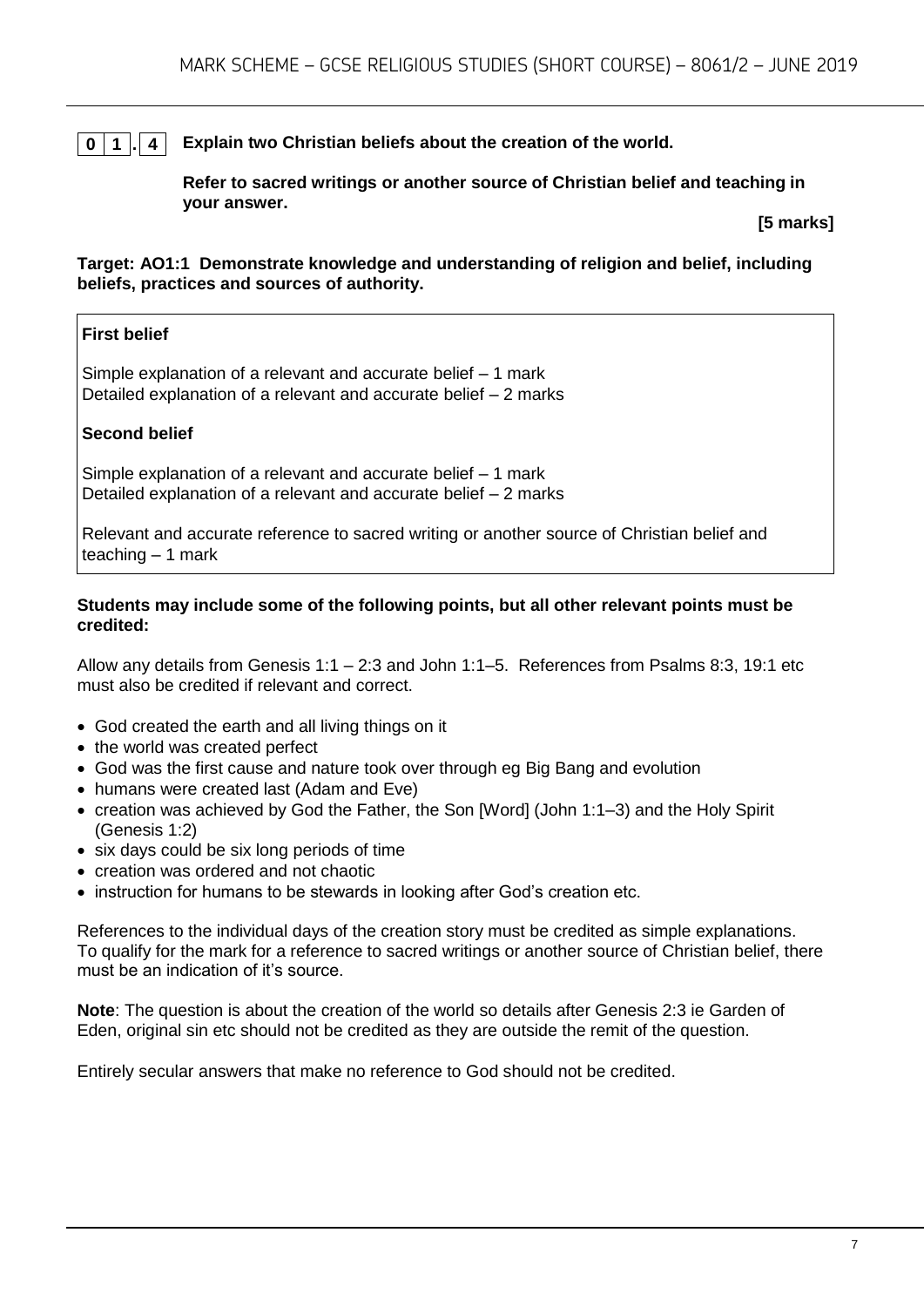**0 1 . 5 'Without Jesus' death and resurrection, there would be no salvation.'**

**Evaluate this statement.** 

**In your answer you should:**

- **refer to Christian teaching**
- **give reasoned arguments to support this statement**
- **give reasoned arguments to support a different point of view**
- **reach a justified conclusion.**

**[12 marks] [SPaG 3 marks]**

#### **Target: AO2 Analyse and evaluate aspects of religion and belief, including their significance and influence.**

| Level         | <b>Criteria</b>                                                                                                                                                                                                                                                                                                             | <b>Marks</b> |
|---------------|-----------------------------------------------------------------------------------------------------------------------------------------------------------------------------------------------------------------------------------------------------------------------------------------------------------------------------|--------------|
| 4             | A well-argued response, reasoned consideration of different points of view.<br>Logical chains of reasoning leading to judgement(s) supported by knowledge and<br>understanding of relevant evidence and information.<br>References to religion applied to the issue.                                                        | $10 - 12$    |
| 3             | Reasoned consideration of different points of view.<br>Logical chains of reasoning that draw on knowledge and understanding of<br>relevant evidence and information.<br>Clear reference to religion.                                                                                                                        | $7 - 9$      |
| $\mathcal{P}$ | Reasoned consideration of a point of view.<br>A logical chain of reasoning drawing on knowledge and understanding of relevant<br>evidence and information.<br>OR.<br>Recognition of different points of view, each supported by relevant reasons /<br>evidence.<br>Maximum of Level 2 if there is no reference to religion. | $4 - 6$      |
| 1             | Point of view with reason(s) stated in support.                                                                                                                                                                                                                                                                             | $1 - 3$      |
| $\Omega$      | Nothing worthy of credit.                                                                                                                                                                                                                                                                                                   | 0            |

#### **Students may include some of the following evidence and arguments, but all relevant evidence and arguments must be credited:**

#### **Arguments in support**

- Jesus' death was atonement for the sin of all humans he bore the consequences of sin including the original sin of Adam and Eve.
- The death and resurrection is seen as God choosing to take the initiative in reconciling humanity to God.
- Without humanity being reconciled to God and forgiven, salvation is not possible
- 'The wages of sin is death, but the gift of God is eternal life in Christ, Jesus our Lord (Romans 6:23).
- Jesus' death and resurrection restores the relationship between God and humanity which makes salvation available to all.